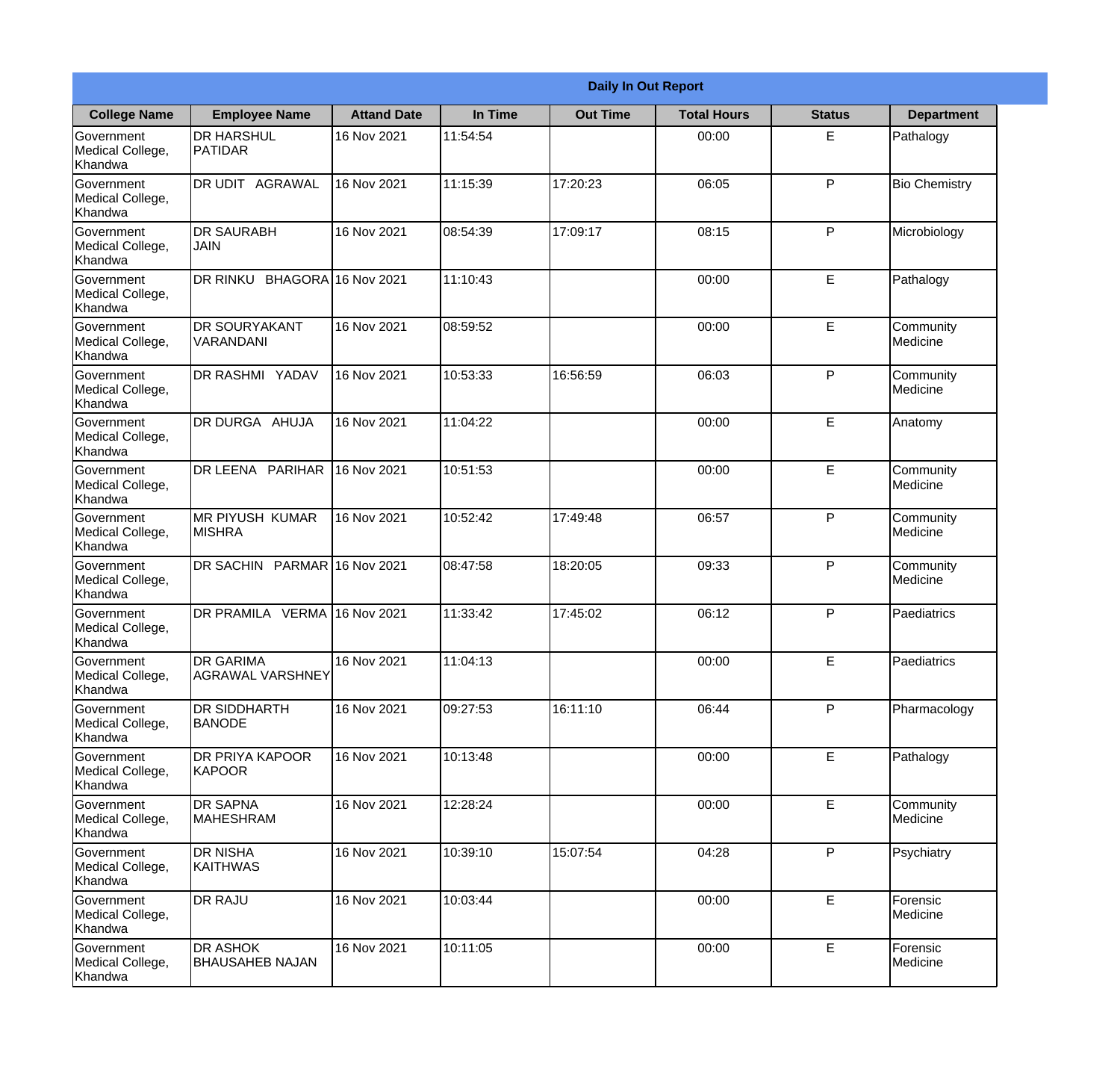| <b>Designation</b>                  | <b>Category</b> |
|-------------------------------------|-----------------|
| Assistant Professor   Para Clinical |                 |
| Associate Professor Non Clinical    |                 |
| Associate Professor Para Clinical   |                 |
| <b>Assistant Professor</b>          | Para Clinical   |
| Demonstrator/Tutor                  | Para Clinical   |
| <b>Assistant Professor</b>          | Para Clinical   |
| Demonstrator/Tutor   Non Clinical   |                 |
| <b>Assistant Professor</b>          | Para Clinical   |
| Statistician                        | Para Clinical   |
| <b>Assistant Professor</b>          | Para Clinical   |
| Professor                           | Clinical        |
| Associate Professor Clinical        |                 |
| Associate Professor   Para Clinical |                 |
| Demonstrator/Tutor   Para Clinical  |                 |
| Associate Professor   Para Clinical |                 |
| <b>Assistant Professor</b>          | Clinical        |
| Demonstrator/Tutor                  | Para Clinical   |
| Associate Professor   Para Clinical |                 |

## **Daily In Out Report**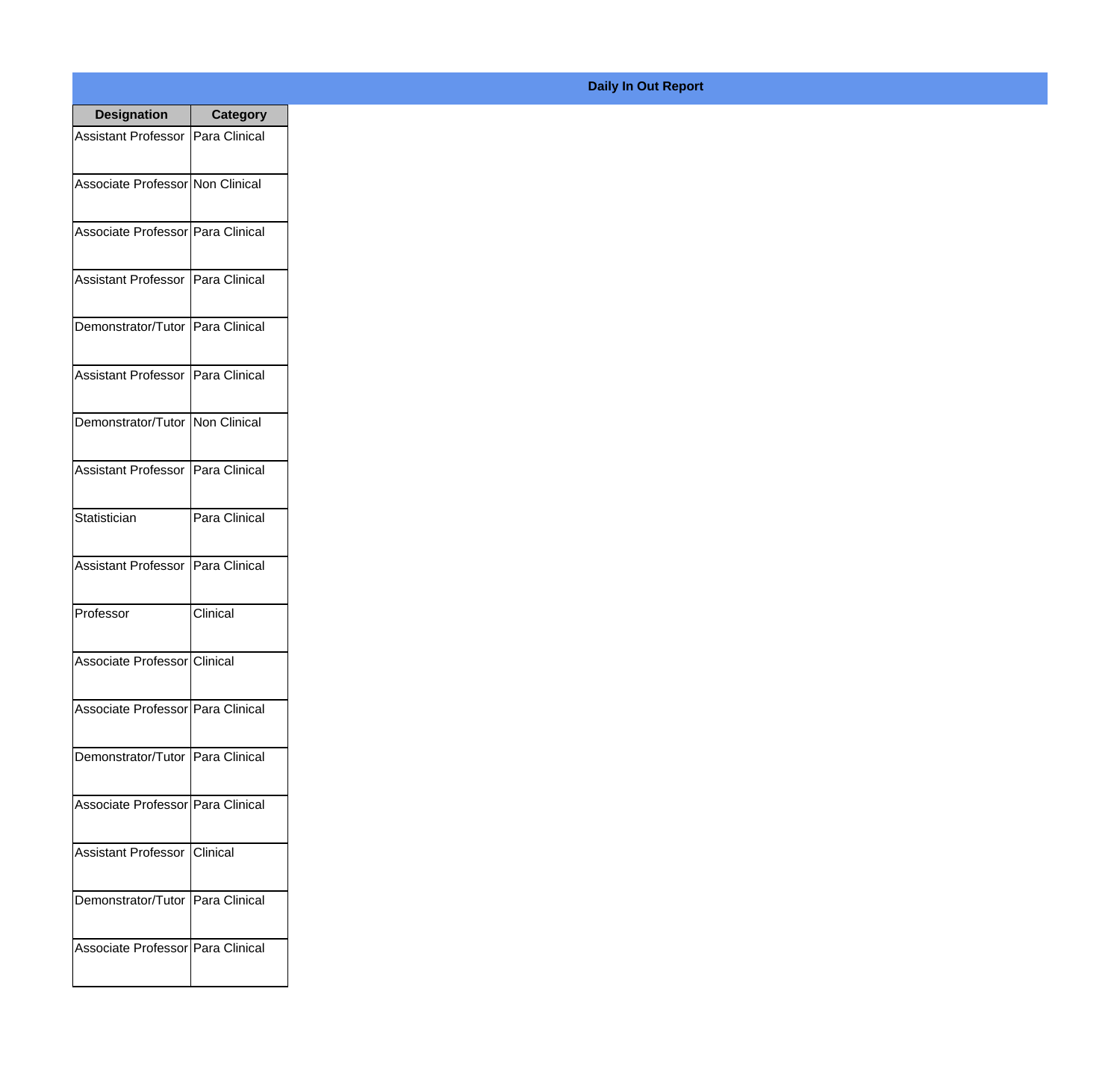| <b>Daily In Out Report</b>                       |                                                        |             |          |          |       |   |                                |
|--------------------------------------------------|--------------------------------------------------------|-------------|----------|----------|-------|---|--------------------------------|
| Government<br>Medical College,<br>Khandwa        | <b>IDR NITESHKUMAR</b><br><b>KISHORILAL</b><br>RATHORE | 16 Nov 2021 | 09:57:55 | 16:29:22 | 06:32 | P | Pharmacology                   |
| <b>Government</b><br>Medical College,<br>Khandwa | <b>DR PRIYESH</b><br><b>IMARSKOLE</b>                  | 16 Nov 2021 | 16:42:33 |          | 00:00 | E | Community<br><b>I</b> Medicine |
| Government<br>Medical College,<br>Khandwa        | <b>DR SANGEETA</b><br><b>CHINCHOLE</b>                 | 16 Nov 2021 | 10:45:36 |          | 00:00 | E | Physiology                     |
| <b>Government</b><br>Medical College,<br>Khandwa | DR NISHA MANDLOI<br>IPANWAR                            | 16 Nov 2021 | 09:58:40 | 15:58:51 | 06:00 | P | Obstetrics &<br>Gynaecology    |
| Government<br>Medical College,<br>Khandwa        | <b>DR NANDINI</b><br><b>DIXIT</b>                      | 16 Nov 2021 | 11:05:06 |          | 00:00 | E | Paediatrics                    |
| Government<br>Medical College,<br>Khandwa        | IDR MUKTESHWARI<br>IGUPTA                              | 16 Nov 2021 | 11:38:58 | 18:02:34 | 06:24 | P | Pharmacology                   |
| <b>Government</b><br>Medical College,<br>Khandwa | DR YASHPAL RAY                                         | 16 Nov 2021 | 10:28:22 |          | 00:00 | E | Anatomy                        |
| Government<br>Medical College,<br>Khandwa        | <b>RENU</b><br><b>WAGHMARE</b>                         | 16 Nov 2021 | 10:22:39 |          | 00:00 | E | Community<br>Medicine          |